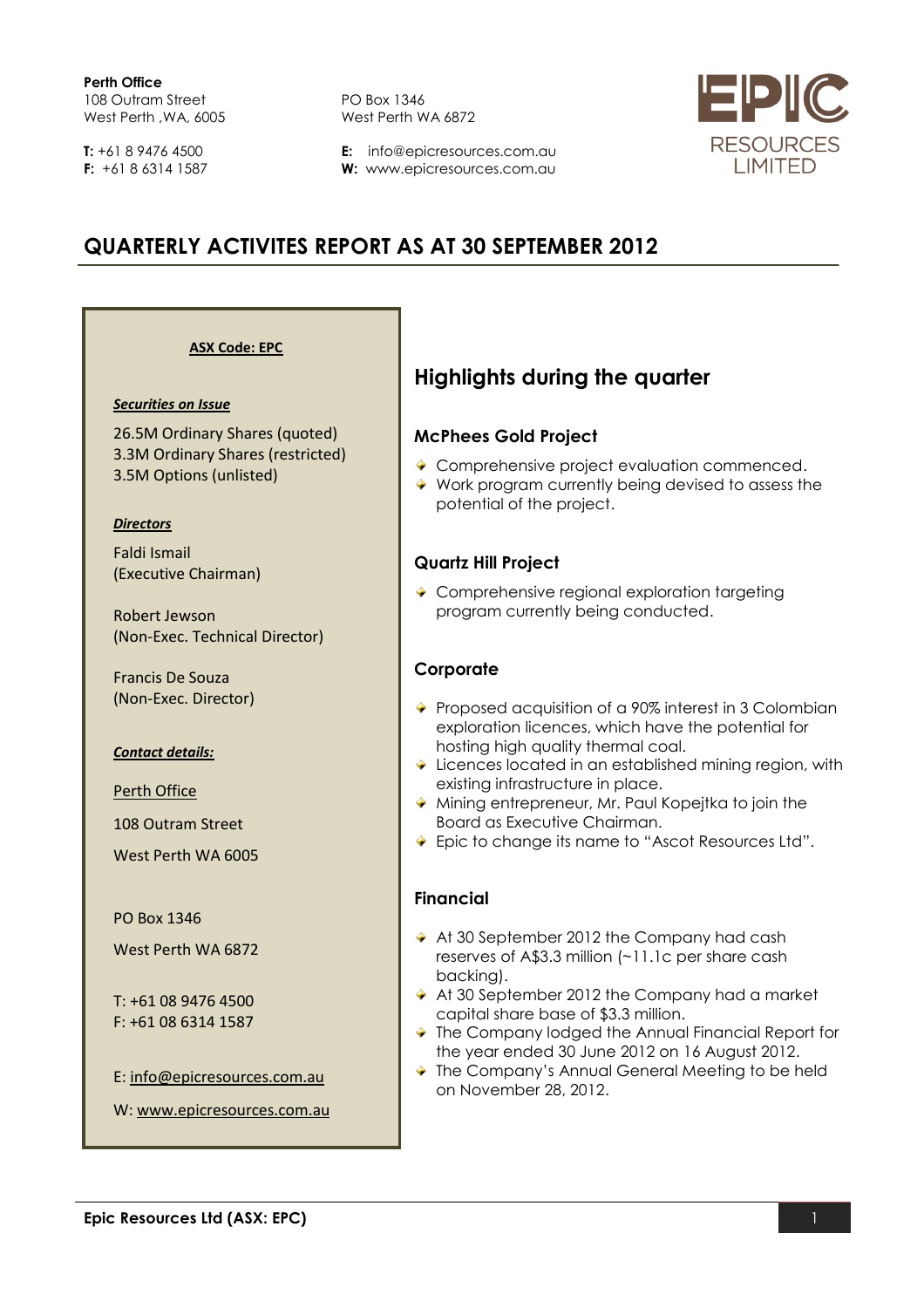

Quarterly Activities Report – 30 September 2012

# **EXISTING PROJECTS**

- **Comprehensive project evaluation being conducted at McPhees and Quartz Hill**
- **Field exploration program currently being devised McPhees**

## **McPhees Gold Project**

A comprehensive evaluation of the previous exploration activities conducted at the McPhees project is being conducted. All historical geochemical sampling, drilling and other geological data are being compiled to gain an understanding of the potential of the project. Once the evaluation is complete a field based exploration program will be devised.

The McPhees Project is located approximately 80 kilometres south of Port Hedland, within the Marble Bar Mineral Field, Western Australia. The project is located in the East Pilbara Granite-Greenstone Terrane, within the Pilgangoora Greenstone Belt and lies within the northern portion of the Pilgangoora Syncline and locally within the core of a major syncline.

Gold mineralisation at McPhees occurs within north-northeast trending shear zones within altered schistose wall rocks, comprising of actinolite and pyrrhotite, and quartz veins. Generally gold occurs as fine grains within acicular quartz or more rarely as small grains disseminated in composite grains of arsenopyrite.

Gold was previously mined from McPhees initially by a series of small pits and shafts between 1933 and 1939. A total of approximately 340 ounces of gold was produced at an average grade of 5g/t Au from 2,131t of ore during this period. Lynas Find NL subsequently mined McPhees between 1994 and 1998.





**Figure 1: McPhees Project**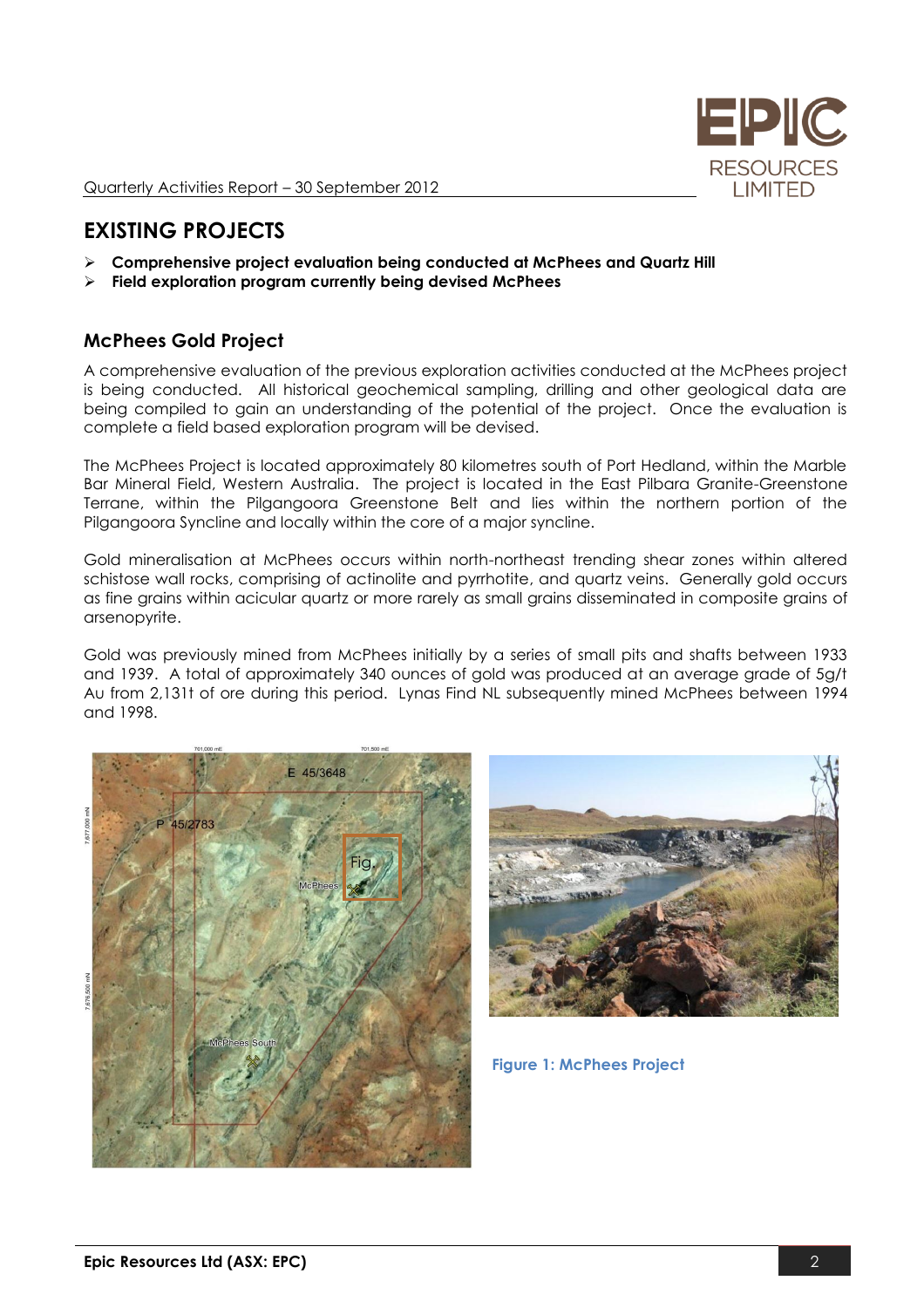

### **Quartz Hill Project**

The Quartz Hill project lies 150km east-north-east of Alice Springs and is centred around Ambalindum Station. All tenements lie within the Eastern Arunta block, in the Harts Ranges. The project consists of two granted exploration licences and three exploration licence applications.

The initial reconnaissance field campaign conducted in November 2011 across the project area provided relatively discouraging results as no new prospects of mineralisation were identified. Furthermore it was noted that the existing zones of mineralisation have limited areal extent, not warranting further investigation.

The Company applied for three additional exploration licences surrounding the Quartz Hill Project that were deemed to be prospective for both Uranium and Rare Earth mineralisation, relative to the Quartz Hill Project. During the quarter and as announced on the 4th of July 2012, the Company received notification of intention to grant EL29/137, EL29/143 and EL29/144 from the Department of Resources NT. These exploration licences will represent the focus of the Quartz Hill extension exploration program going forward.

As such, the Company undertook a desktop review of new exploration licenses that outlined a number of targets warranting further investigation. A field program is currently being budgeted and devised to investigate the numerous targets identified as part of the desktop review.



**Figure 2: Quartz Hill Project Area**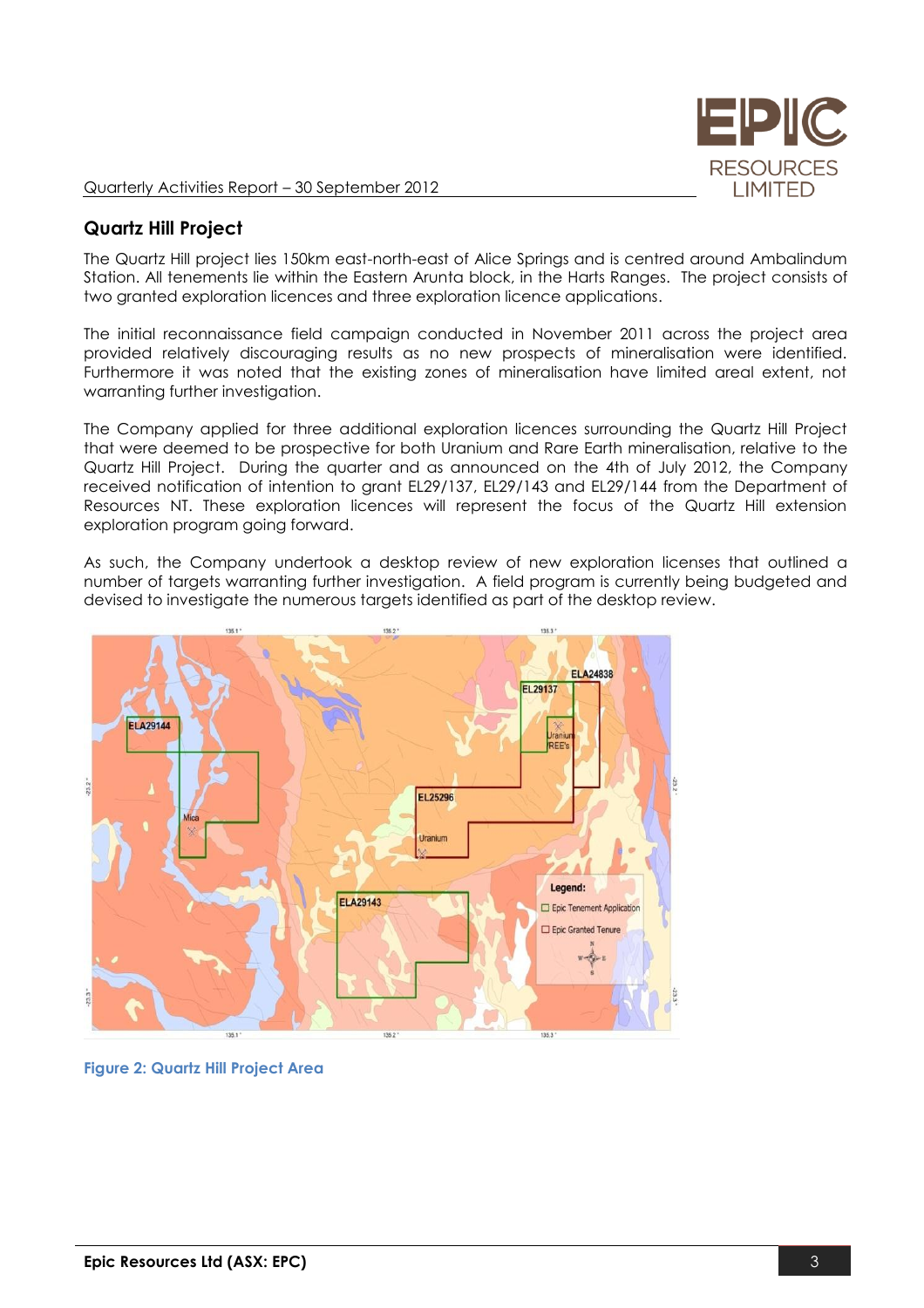

# **CORPORATE**

On August 10, 2012 the Company announced the acquisition of Ascot Equities Pty Ltd. In collaboration with Mr. Paul Kopejtka the Company entered into a conditional agreement to acquire an indirect 90% interest in 3 coal licences located in the Southern Antioquia region of Colombia. The Licences are located near the town of Titiribi in the Southern Antioquia region of Colombia, and is in close proximity to areas known to host high quality coal.

The state of Antioquia hosts a number of coal bearing areas, with the Licences located in the southwestern part of the state in the Municipality of Titiribi. The project area offers established road infrastructure and access to ports on both the Atlantic and Pacific coasts. The State Capital, Medellin, is located approximately 70km to the north east of the town of Titiribì.

The project consists of 3 mining licences, as set out in **Figure 3** and **Table 1** below, covering a total land area of approximately 200Ha.



**Figure 3: Regional geology of the Titiribi area and the location of the concessions.**

|  | Table 1: Mining Licence Schedule |
|--|----------------------------------|
|  |                                  |

| Mining<br>National<br>Register ID | State Authority ID | Area (Ha) | Status  | Date Granted | <b>Expiry Date</b> |
|-----------------------------------|--------------------|-----------|---------|--------------|--------------------|
| HJBN-04                           | 7569               | 52        | Granted | 30 Jan 2009  | 30 Jan 2038        |
| HJID-06                           | 7425               |           | Granted | 4 May 2009   | 4 May 2038         |
| HJLI-01                           | 7569B              | 147       | Granted | 2 July 2009  | 2 July 2038        |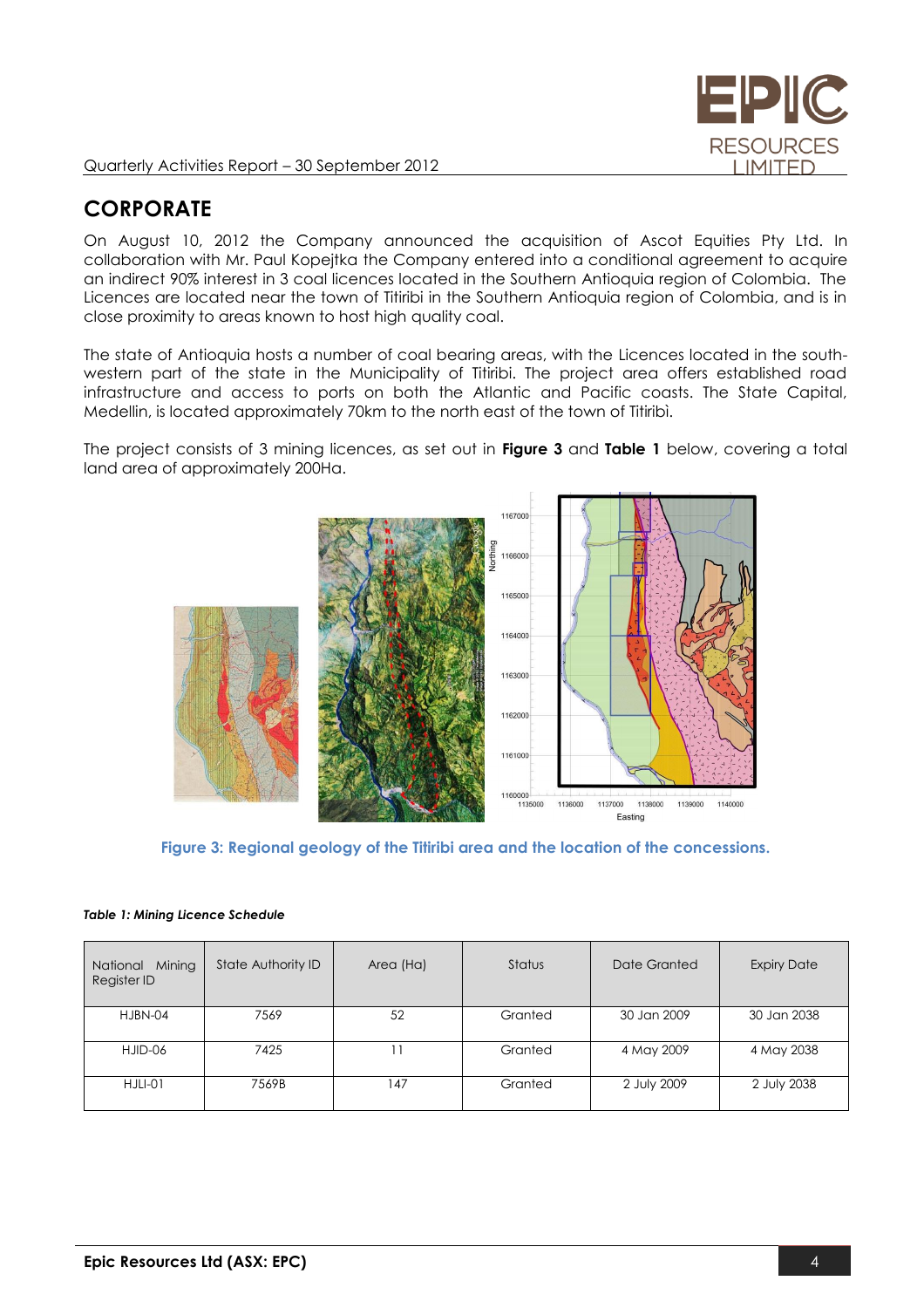

### **Transaction Details**

Completion of the transaction contemplated by the Agreement ("**Transaction**") is subject to satisfaction (or waiver) of a number of conditions precedent ("**Conditions Precedent**") including:

- 1. the receipt of shareholder approval;
- 2. the Company completing and being satisfied with due diligence investigations on the Licences, Carbones Spain and Carbones Titiribi, to the absolute discretion of the Company; and
- 3. all necessary regulatory and tax consents or approvals for the proposed transaction, if necessary, being received.

If the Conditions Precedent set out above are not satisfied (or waived by Epic) on or before 1 November 2012 or such later date as agreed by the parties, then either party may terminate the Agreement.

### **Initial Consideration**

Subject to satisfaction of the Conditions Precedent, the Company will issue 4,500,000 Shares ("**Initial Consideration Shares**") plus pay \$200,000 to the Vendor and will also reimburse the Vendor an additional \$300,000 for cash costs incurred in securing the Licences.

### **Stage 1 Interest**

Where, within 12 months of the satisfaction of the Conditions Precedent, the Company successfully defines:

 a 10Mt Inferred Resource in accordance with JORC Guidelines (as that term is defined for the purposes of JORC Guidelines for coal) of coal that meets certain minimum specifications within the area covered by the Licences or any new licences acquired by Carbones Titiribi (**Licence Area**),

the Company will issue to the Vendor a further 11,000,000 Shares ("**Tranche 1 Deferred Consideration Shares**").

#### **Stage 2 Interest**

Where, within 18 months of the satisfaction of the Conditions Precedent, the Company successfully defines:

 a 20Mt Inferred Resource in accordance with JORC Guidelines (as that term is defined for the purposes of JORC Guidelines for coal) of coal that meets certain minimum specifications within the Licence Area.

the Company will issue to the Vendor a further 11,500,000 Shares ("**Tranche 2 Deferred Consideration Shares**").

### **Stage 3 Interest**

Where, within 24 months of the satisfaction of the Conditions Precedent:

 the volume weighted average price of the Company's shares as traded on ASX over 20 trading days equal or exceeds \$0.35,

the Company will issue to the Vendor a further 12,000,000 Shares ("**Tranche 3 Deferred Consideration Shares**").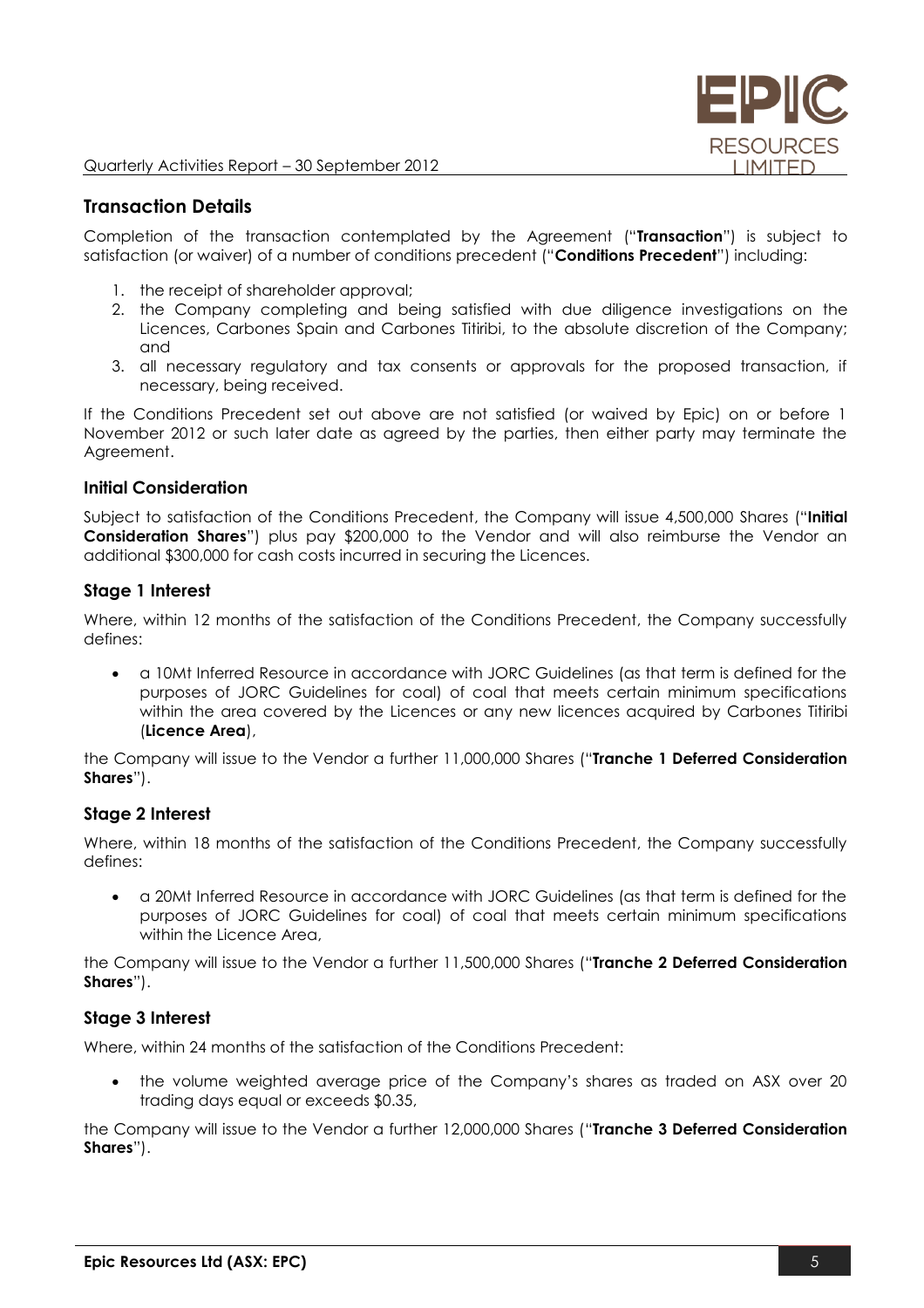

### **Stage 4 Interest**

Where, within 24 months of the satisfaction of the Conditions Precedent, the Company successfully defines:

 a 20Mt Measured Resource in accordance with JORC Guidelines (as that term is defined for the purposes of JORC Guidelines for coal) of coal that meets certain minimum specifications within the Licence Area,

the Company will issue to the Vendor a further 38,760,000 Shares ("**Tranche 4 Deferred Consideration Shares**").

Following shareholder approval for the transaction, the Company will welcome Mr Paul Kopejtka to the Board and will change its name to "Ascot Resources Ltd". Mr Kopejtka brings with him in excess of 22 years' experience in the mining industry that extends to both Australia and overseas. Mr Kopejtka has a strong track record in facilitating the growth of a number of major publicly listed companies.

# **FINANCIAL**

At 30 September 2012 the Company had cash reserves of A\$3.3 million (~11.1c per share cash backing).

The Company lodged the Annual Financial Report for the year ended 30 June 2012 on 16 August 2012.

On Friday October 24, 2012 the Company dispatched its Notice of Meeting to shareholders for the Annual General Meeting to be held on November 28, 2012, at which time the Company will also seek shareholder approval for the transaction. The Notice of Meeting document contains detailed information relating to the transaction.

#### *Competent Persons Statement*

*Technical information in this report has been prepared under the supervision of Mr Jonathan King, a director of Weston Consultancy Group Pty Ltd, and a member of the Australian Institute of Geoscientists (AIG). Mr King has sufficient experience which is relevant to the style of mineralisation under consideration and to the activity which he is undertaking to qualify as a Competent Person as defined in the 2004 Edition of the "Australasian Code for Reporting of Exploration Results, Mineral Resources and Ore Reserves" (the JORC Code). Mr King consents to the inclusion in this report of the Information, in the form and context in which it appears.*

-ENDS-